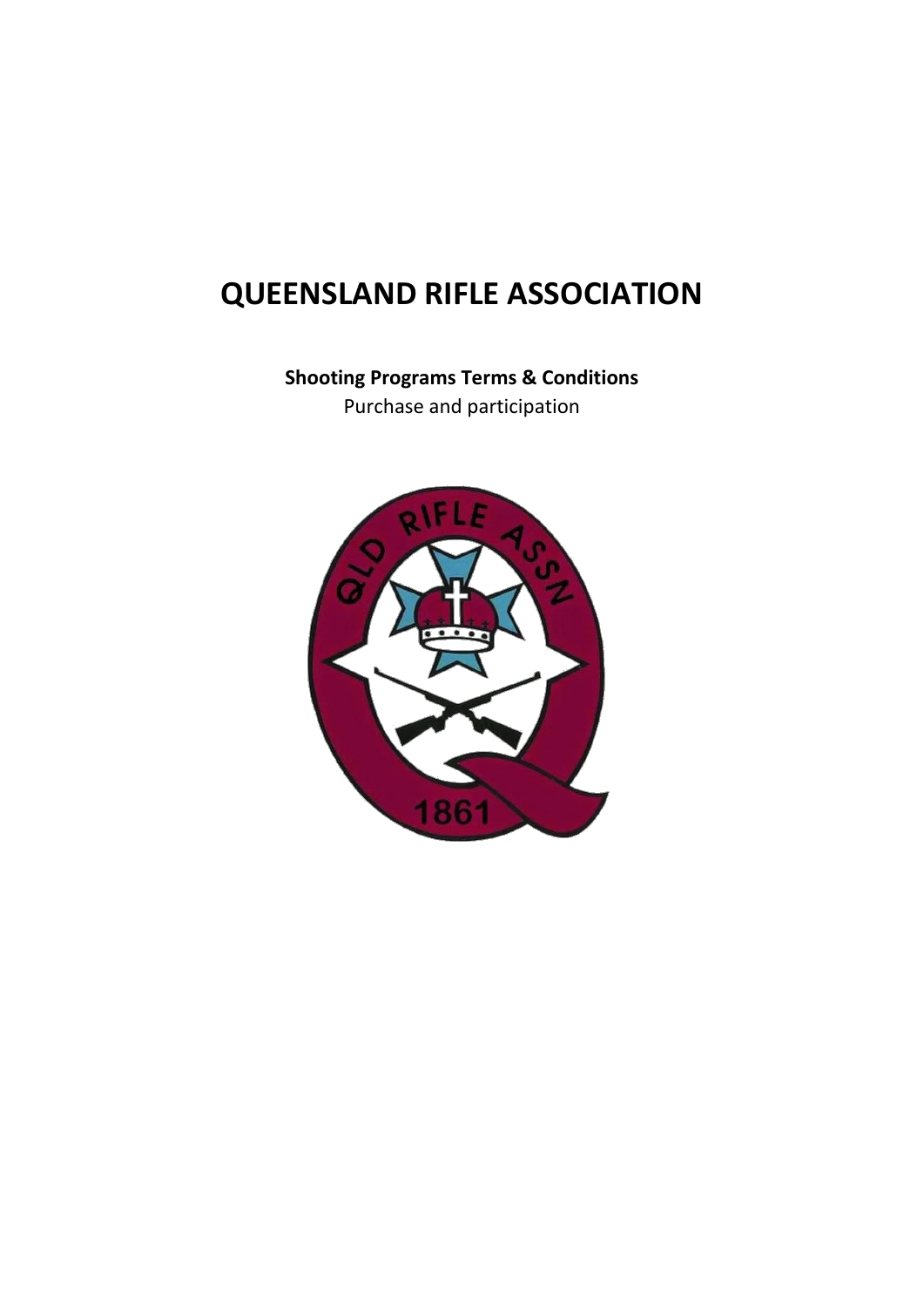## **QRA Shooting Programs Terms and Conditions**

The Queensland Rifle Association Inc (ABN 13 367 165 237) ("QRA") provides services within 'Shooting Programs QLD'. This includes and is not limited to events such as Shoot4Fun, Learn2Shoot and LongShot under the banner #GIVEITASHOT.

Please read these Terms and Conditions carefully before purchasing a ticket for these services. By purchasing a ticket from the QRA, you agree to be bound by these Terms and Conditions.

These Terms and Conditions relate both to the sale of tickets and attendance at events. These Terms and Conditions apply to both the original purchaser and any subsequent ticketholders ("you").

## *Variation to Terms and Conditions*

The QRA may vary these Terms and Conditions at any time by updating them. Any variations will only apply to ticket purchases made after these Terms and Conditions have been updated.

## *Ticket Purchases*

- 1. Tickets are only valid if purchased through the QRA (online, over the phone or at the counter)
- 2. Ticket sales may be limited to a specified number of tickets. QRA may cancel or refuse to accept orders which it believes are placed in excess of any such limits.
- 3. Bookings are subject to availability.
- 4. Once payment is confirmed, your ticket and any transactional fee will not be refunded or exchanged, except as required by law (including the Australian Consumer Law).
- 5. At the time of booking, the details of the participant need to be provided. Multiple participants can be booked in one transaction with a minimum of one contact person, though all participant names need to be provided. A change in participant may result in an administration fee.
- 6. Before purchasing a ticket be aware that participants not holding a current firearms license can only participate in a shooting activity when the legal requirements laid out in the Queensland weapons act are met.
- 7. The minimum age for shooting in Queensland is regulated by weapons licensing Queensland. Minors can be pre-booked into an event that will take place after the participant reaches the by law required age. For age reference the QRA advises to contact the office or contact Weapons Licensing Queensland.
- 8. Where concessions are applicable, suitable and valid identification must be provided at the event.
- 9. Tickets may not, without the prior written consent of QRA, be resold or offered for resale at a premium or used for advertising, promotion or other commercial purposes or to enhance the demand for other goods or services. If a ticket is sold or used in breach of this condition, the ticket may be cancelled without a refund and the ticketholder may be refused admission. The QRA will use reasonable efforts to notify you of such action.
- 10. If the participant experiences any health conditions that might hinder participating in prone position, please contact the QRA prior to your booking.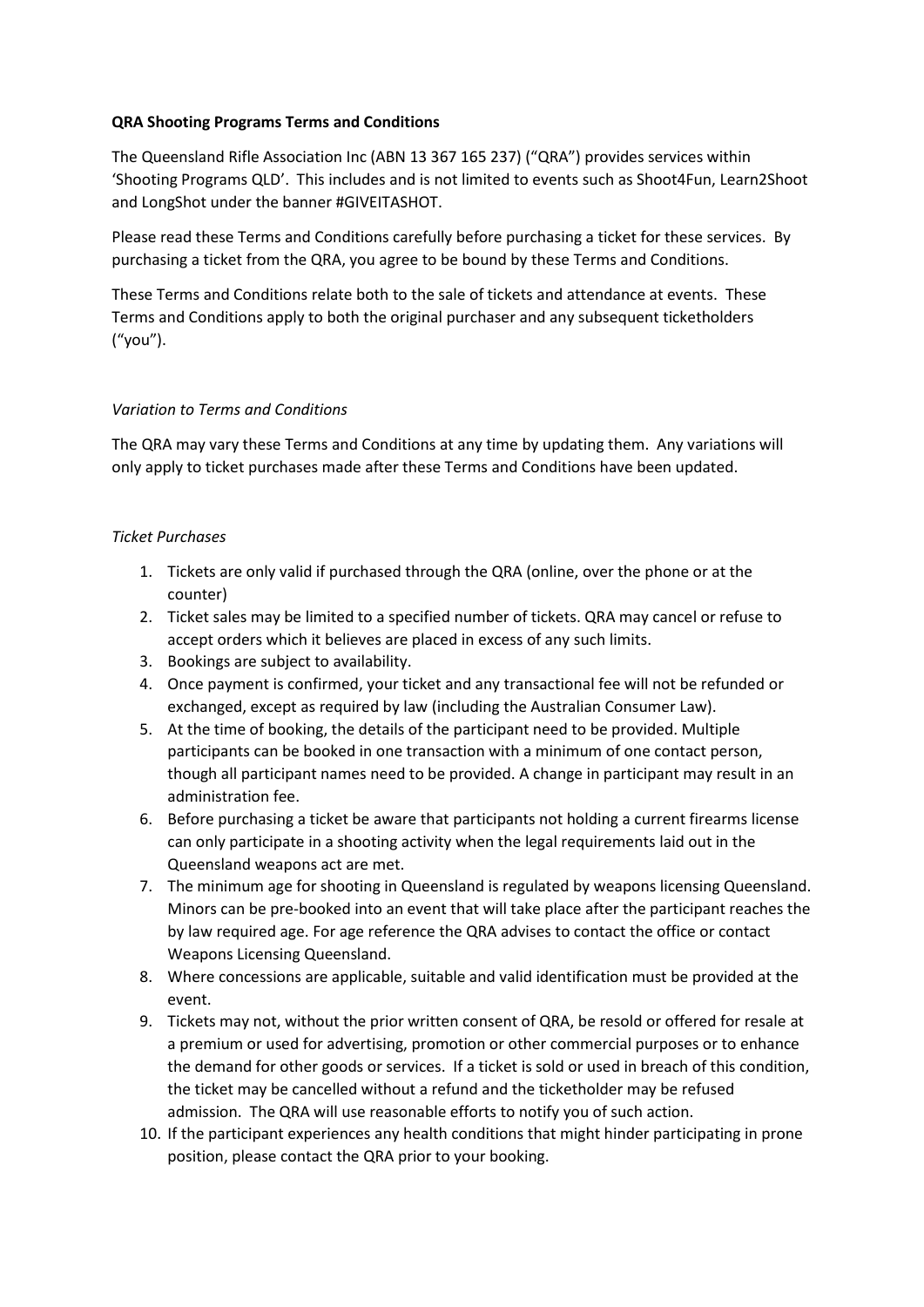11. After purchasing a ticket, a booking confirmation will be sent out to the email address provided. This confirmation is valid as your ticket. Upon arrival the participants name will be on the sign-in sheet.

# *Pricing, Payment & System Errors*

- 1. All prices quoted are in Australian dollars and include GST if applicable. A tax invoice is available upon request to the QRA.
- 2. Prices are subject to change without notice.
- 3. A transaction fee may apply to your ticket purchase and you will be notified of the applicable fee prior to purchase.
- 4. You warrant that you have the authority to make payment for your ticket and that you own/hold or have express permission of the owner/holder of the credit card or other payment facility used to purchase the ticket.
- 5. While the QRA takes all reasonable care to ensure that tickets are correctly priced and only available for sale when intended, sometimes errors may occur. The QRA may cancel an order made as a result of any such error, although in the case of a pricing error the QRA will endeavour to contact you to give you the option of purchasing the ticket at the correct price or to receive a refund.

## *Refunds, exchanges and replacements*

- 1. The QRA will only offer a refund or exchange of a ticket if an event is cancelled, rescheduled or significantly relocated (and you cannot or do not wish to attend the rescheduled or relocated event), or to the extent otherwise required by law (including the Australian Consumer Law). You must apply for a refund within a reasonable time. The QRA does not offer refunds or exchanges as a result of a change in your personal circumstances. In special circumstances the QRA may consider rescheduling your booking on request and charge a reasonable administration fee.
- 2. If an event is cancelled, rescheduled or significantly relocated, all liability is limited to the amount for which the ticket was purchased. Proof of purchase may be required for any refund or exchange. Unless required by law (including the Australian Consumer Law), the QRA will not be liable for any other losses incurred by you as a result of the cancellation, rescheduling or relocation of an event, including any travel and accommodation expenses.

#### *Variations to events*

- 1. If an event is cancelled, rescheduled or significantly relocated QRA will attempt to notify the contact person of the ticket holders of the cancellation, rescheduling or relocation at earliest convenience.
- 2. The use of own shooting equipment is not allowed at the event, including but not limited to bullets and firearms. If you have any particular reason why you should use your own equipment, please contact the QRA to discuss.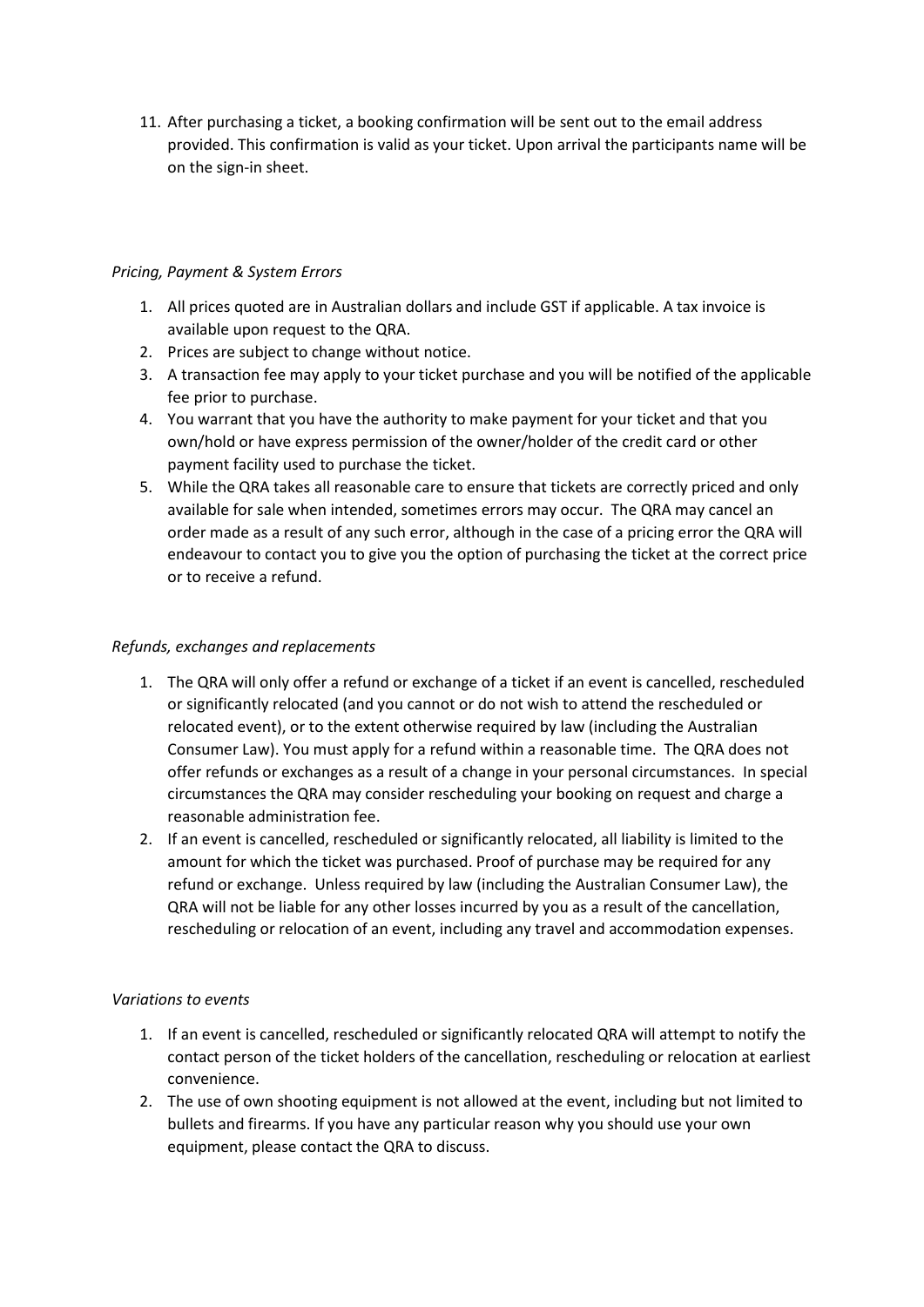## *Conditions of entry*

- 1. You may be denied entry into, or removed from, an event where the QRA has reasonable grounds to do so, including if you breach these Terms and Conditions, or you are intoxicated, under the influence of illicit drugs, inappropriately attired or adversely affecting the enjoyment of the event by others. Tickets will not be exchanged or refunded in these circumstances, unless required by law (including the Australian Consumer Law
- 2. If you arrive late, you may not be admitted until a suitable safe environment can be created during the event.
- 3. Participants are required to complete the sign-in sheet and legal documents confirming eligibility to shoot by law. These documents are provided at the event and legal requirements are to be found on the QRA website or contact the QRA office or Weapons Licensing Queensland.
- 4. Participants are expected to dress appropriately for the event. There might be prone position shooting involved. Long pants and long sleeve shirt are recommended as well as weather protective clothing. Clothing with offensive or inappropriate designs or stamps is not allowed. Closed in shoes are mandatory. Hearing protection will be provided when needed and will be required to be used.

## *Liabilities*

The participant completely understands and realises that participation in the events or activity could include actions or tasks which might be dangerous or hazardous to the participant. The instructors have all the required knowledge to conduct the event safely and will impart this knowledge to the participants in order to create a safe and enjoyable setting. It is vital that participants follow the instructions, training rules and policies as directed by the instructors at the event.

#### *Media*

The QRA reserves the right to use any photograph/video taken at this event, without the expressed written permission of those included within the photograph/video. The QRA may use the photograph/video in publications or other media material produced, including but not limited to brochures, invitations, books, newspapers, magazines, website, etc. A person attending a QRA event who does not wish to have their image recorded for distribution should make their wishes known to the photographer, and/or the event organizers by a written note provided prior to the event or on the sign in sheet at the start of the event.

#### *Valuables*

It is the responsibility of the participant to look after their own valuables and property. The QRA will not be held responsible for any lost or stolen items that have been left unattended. Found property will be temporary stored in the QRA office and can be claimed during business hours.